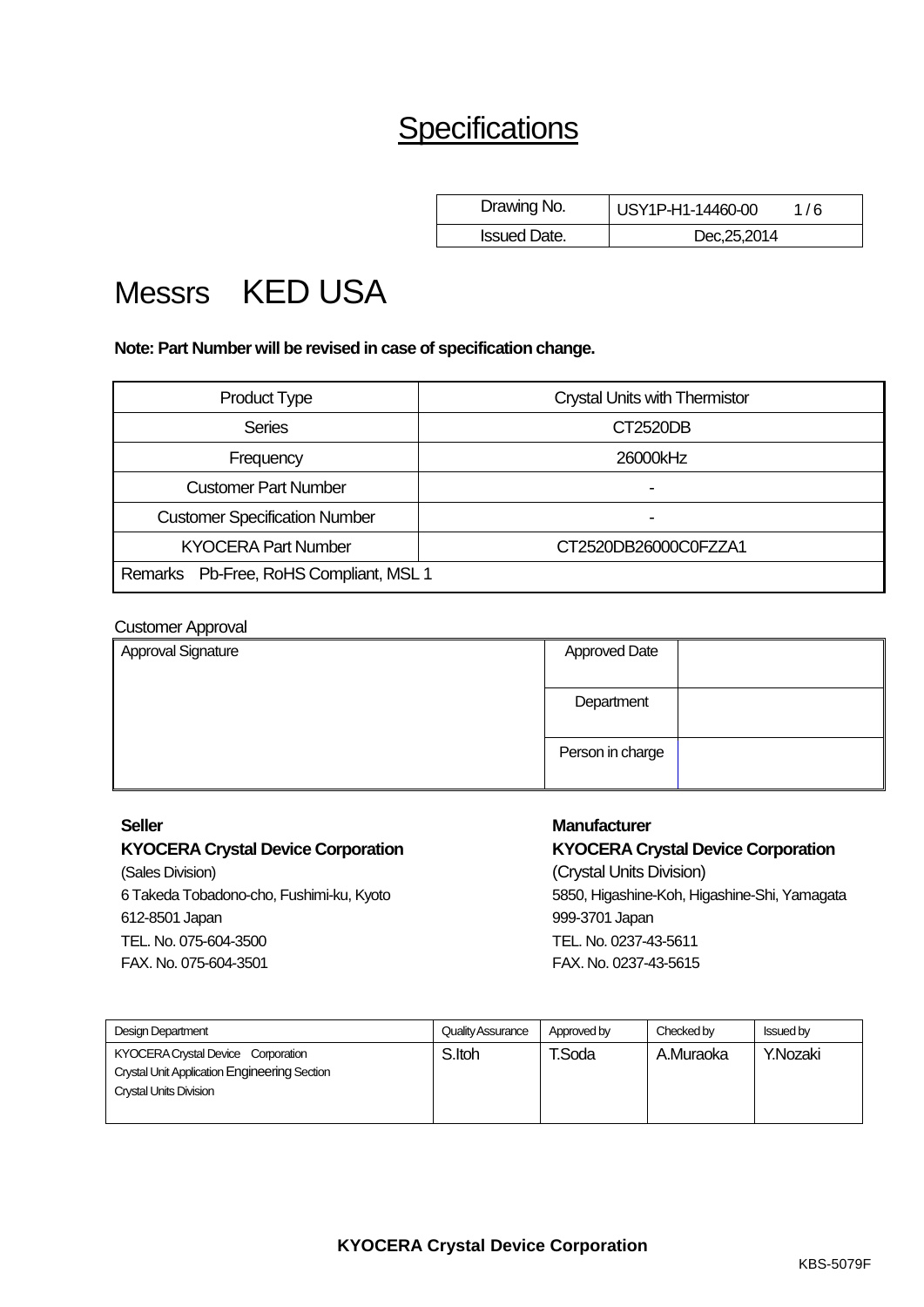| Drawing No.   USY1P-H1-14460-00 | 2/6 |
|---------------------------------|-----|
|---------------------------------|-----|

# **Revision History**

| Rev.No. | Description of revise | Date          | Approved by | Checked by | <b>Issued by</b> |
|---------|-----------------------|---------------|-------------|------------|------------------|
|         | <b>First Edition</b>  | Dec, 25, 2014 | T.Soda      | A.Muraoka  | Y.Nozaki         |
|         |                       |               |             |            |                  |
|         |                       |               |             |            |                  |
|         |                       |               |             |            |                  |
|         |                       |               |             |            |                  |
|         |                       |               |             |            |                  |
|         |                       |               |             |            |                  |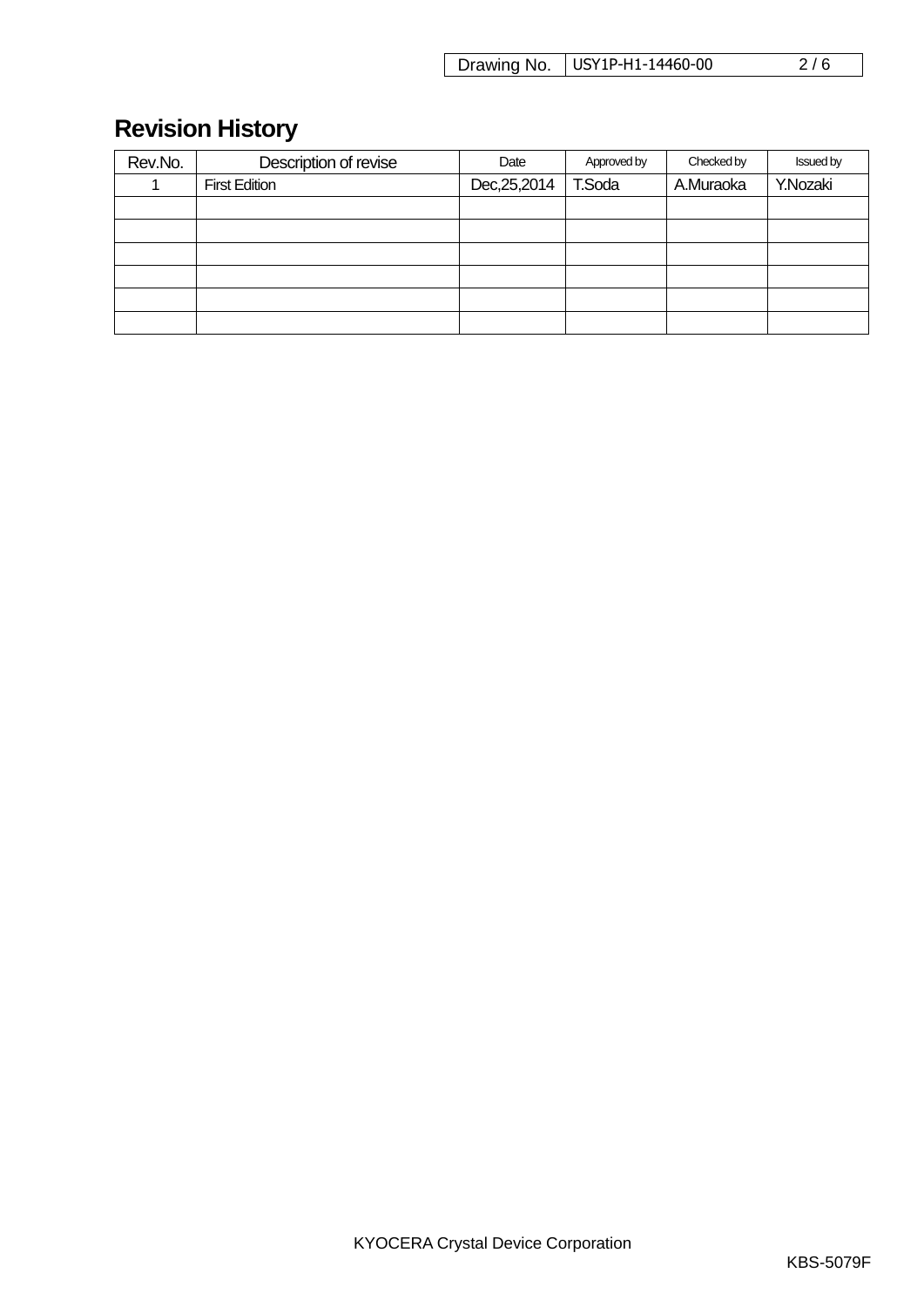# **1. APPLICATION**

This specification sheet is applied to Crystal Units with Thermistor "CT2520".

# **2. KYOCERAPART NUMBER**

CT2520DB26000C0FZZA1

### **3. RATINGS**

| <i>Items</i>                | SYMB. | Rating      | Unit | <b>Remarks</b> |
|-----------------------------|-------|-------------|------|----------------|
| Operating Temperature range | Topr  | $-25 - +85$ | െ    |                |
| Storage Temperature range   | Tstg  | -40~+85     | ∼    |                |

# **4. CHARACTERISTICS**

#### **4-1 ELECTRICAL CHARACTERISTICS**

| <b>Items</b>             |                | <b>Electrical Specification</b> |             |         | <b>Test Condition</b> | <b>Remarks</b> |  |
|--------------------------|----------------|---------------------------------|-------------|---------|-----------------------|----------------|--|
|                          | SYMB.          | Min                             | Typ.        | Max     | Unit                  |                |  |
| Mode of Vibration        |                |                                 | Fundamental |         |                       |                |  |
| Nominal                  | F <sub>0</sub> |                                 | 26          |         | <b>MHz</b>            |                |  |
| Frequency                |                |                                 |             |         |                       |                |  |
| Nominal                  | $T_{NOM}$      |                                 | 25          |         | $\mathrm{C}$          |                |  |
| <b>Temperature</b>       |                |                                 |             |         |                       |                |  |
| Load Capacitance         | <b>CL</b>      |                                 | 7.0         |         | pF                    |                |  |
| Frequency                | dF             | $-10.0$                         |             | $+10.0$ |                       | +25 $\pm$ 3°C  |  |
| <b>Tolerance</b>         |                |                                 |             |         |                       |                |  |
| Frequency                | $dF_T$         | $-10.0$                         |             | $+10.0$ | ppm                   | $-25 - +85$ °C |  |
| Temperature              |                |                                 |             |         |                       |                |  |
| Characteristics          |                |                                 |             |         |                       |                |  |
| <b>Equivalent Series</b> | <b>ESR</b>     |                                 |             | 30      | Ω                     |                |  |
| Resistance               |                |                                 |             |         |                       |                |  |
| Drive Level              | Pd             | 0.01                            |             | 0.1     | mW                    |                |  |
| <b>Insulation</b>        | IR.            | 500                             |             |         | MΩ                    | 100V(DC)       |  |
| Resistance               |                |                                 |             |         |                       |                |  |

# **4-2 ELECTRICAL CHARACTERISTICS (Thermistor)**

| <b>Items</b>      | <b>Electrical Specification</b> |        |      |        |      | <b>Remarks</b> |
|-------------------|---------------------------------|--------|------|--------|------|----------------|
|                   | SYMB.                           | Min    | Typ. | Max    | Unit |                |
| Resistance        |                                 |        | 100k |        | 75   | $25^{\circ}$ C |
| <b>B-Constant</b> |                                 |        | 4250 |        |      | 25°C - 50°C    |
| Tolerance         |                                 | $-1.0$ |      | $+1.0$ | %    |                |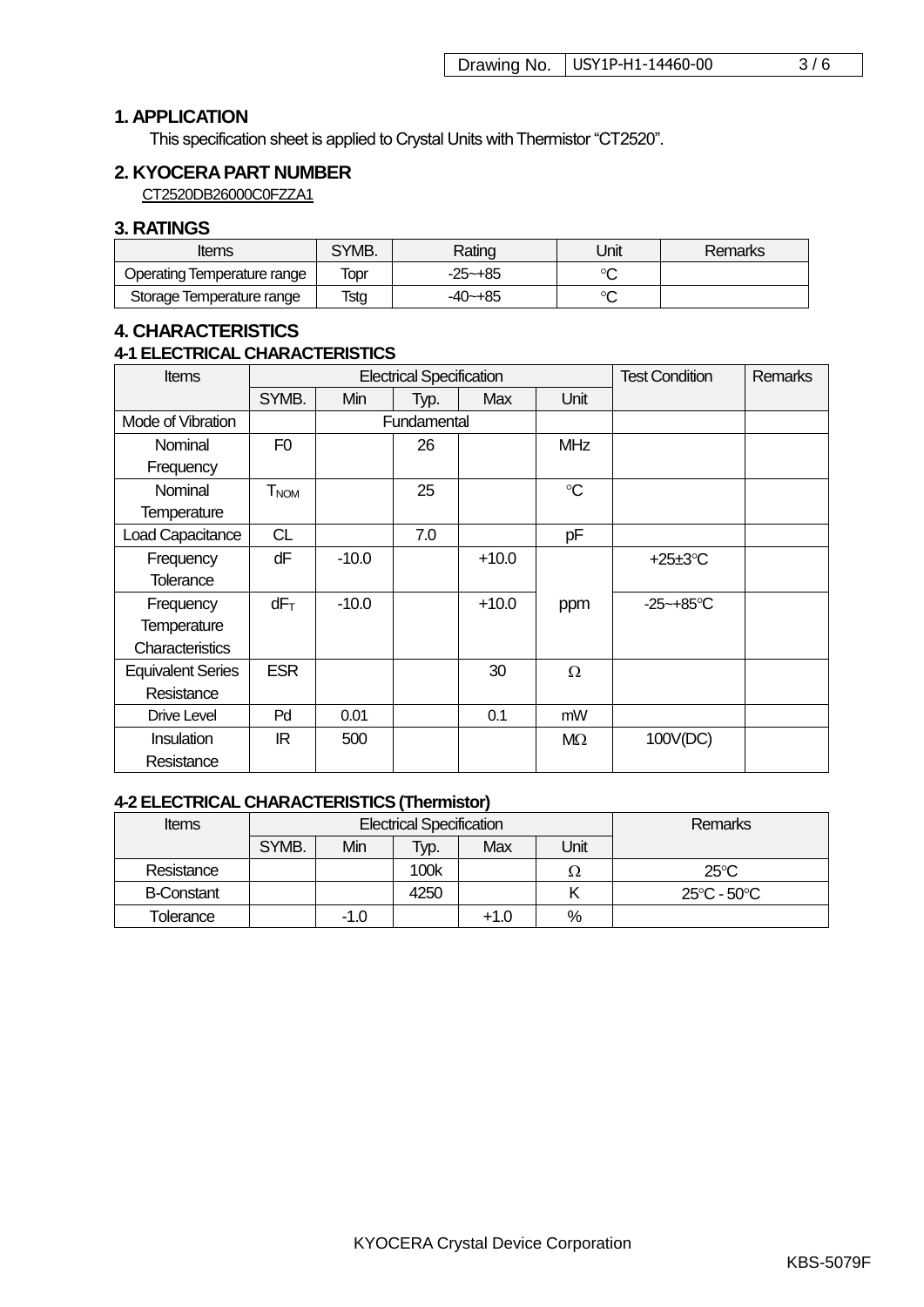

# **5. APPEARANCES, DIMENSION 5-1 OUTLINE DIMENSION (not to scale) (Top View)**

#### **MARKING**

- 1 Nominal Frequency First 5digits of the frequency are indicated.
- 2 Identification [K] is to indicate 1Pin direction
- 3 Date Code Last 1 Digit of YEAR and WEEK
	- $(Ex)$  2014, Jan, 01  $\rightarrow$  401
- 4 Manufacturing Location Y -> Japan (Yamagata) Z -> Japan (Shiga Yohkaichi)
- 5 Option Code Alphabet & Number 2digits or blank.(For T-Sensor)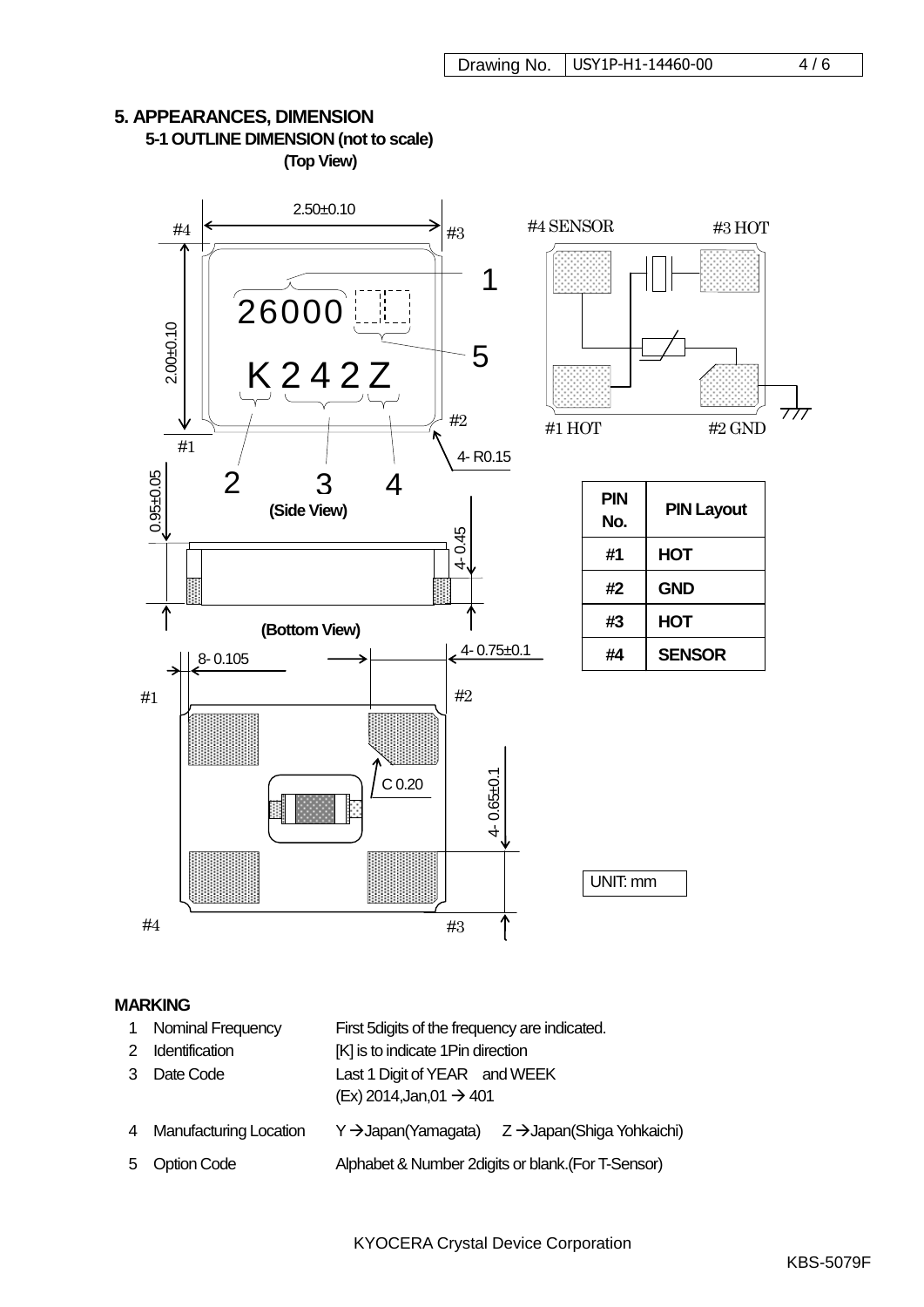# **6. RECOMMENDED LAND PATTERN (not to scale)**



UNIT : mm

# **7.TAPING&REEL**

**7-1.Dimensions**



| Symbol           |            | w              |                     |
|------------------|------------|----------------|---------------------|
| <b>Dimension</b> | $d$ 30+2.0 | $\phi$ 100±1.0 | $\phi$ 13 $\pm$ 0.2 |
| Symbol           |            |                | W                   |
| <b>Dimension</b> | o/21±0.8   | $2.0 \pm 0.5$  | $9.4 \pm 0.5$       |

(Unit : mm)